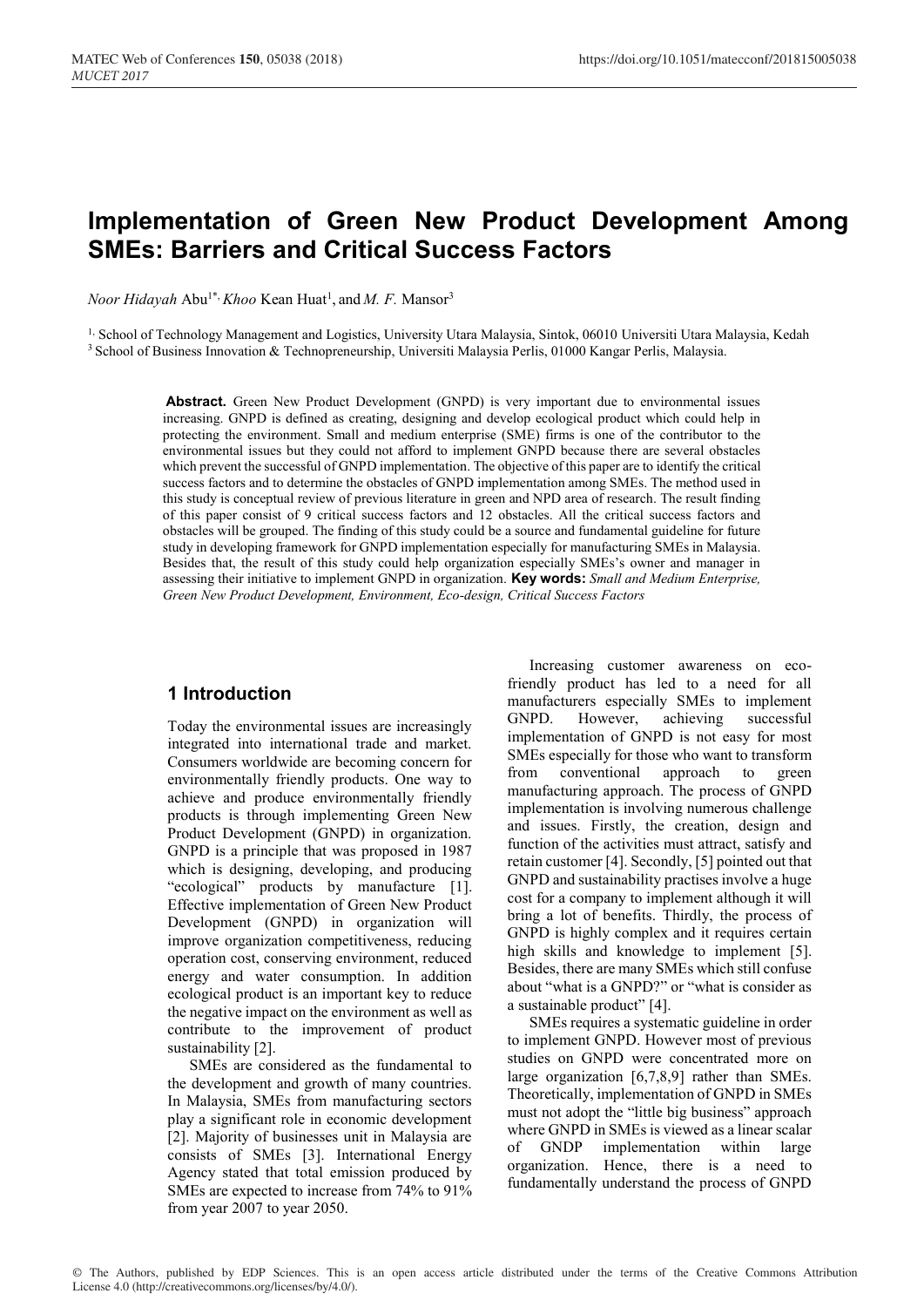MATEC Web of Conferences **150**, 05038 (2018) https://doi.org/10.1051/matecconf/201815005038

implementation among SMEs, rather than fitting large organizational understanding [10].

This study is act as a beginning stage to assist SMEs in Malaysia to implement GNPD. Before executing GNPD, there are several critical factors and obstacles need to be identified. Therefore, the objective of this paper is to identify the critical success factors and to determine the obstacles of GNPD implementation among SMEs.

# **2 Literature Review**

#### **2.1 Concept and definition of NDP**

Green NPD is evolved from NPD concept. The concept of NPD was introduced and popularized in the 1950s when manufacturers minimized the production costs through mass production [1]. As competition intensified in the 1990s, the increased awareness of green practices has triggered firms to act in an ethically and socially responsible manner in green NPD. New Product Development is the term described the complete process of new product or services that will launch in the market [11].



**Figure 1.1:** Process of New Product Development

#### Source: [1]

New product development stage is divided into 5 stages as shown in Figure1.1, which are planning, conceptual design, detailed design, production and market launch. Second stage and third stage is very important and must implemented properly in order to improve the product characteristics and the environmental issues [1].

#### **2.2 Concept and definition of GNDP**

The concept of GNPD is to minimize or eliminate wastages including hazardous chemical, emissions, energy and solid waste along designing, developing and producing product. The purpose of this concept is to improve the process and product performance in manufacturing industry based on requisite in environmental regulations. GNPD is an innovative and competitive tool for

organizational sustainability to reduce environmental risk and to achieve both financial and environmental benefit simultaneously. GNPD is a general term which emphasizes a range of issues from the existing product, redesign the product and creating a new product based on green and eco-design concept [12]. GNPD is clarify as the development of new product which consider the environmental as a very importance issues and explicitly integrated in order to create as least product of environmental harmful as industries can [4].

#### **2.3 Malaysian Manufacturing SMEs**

An organization or manufacturing are classified as SMEs when they employed fulltime employees between 5-150 peoples or achieving annual sales less than RM25 millions [3]. According to Malaysian Statistical Department census 2014, there are total number of 645,136 SMEs in Malaysia. Table 1.1 shows the number of SMEs by sector in Malaysia.

| Table 1.1 Types of SMEs in Malaysia |
|-------------------------------------|
| Source: [3]                         |

| Sector                        | Total<br>Establish<br>ments | Total<br><b>SMEs</b> | Percentage of<br><b>SMEs</b> over<br>total establish<br>$*100$ | Total<br>Employment<br>by SMEs |
|-------------------------------|-----------------------------|----------------------|----------------------------------------------------------------|--------------------------------|
| Overall<br>Total              | 662,939                     | 645,136              | 97.3                                                           | 3,669,259                      |
| <b>Services</b>               | 591,883                     | 580,985              | 98.1                                                           | 2,610,373                      |
| Manufactur<br><sub>1</sub> ng | 39,669                      | 37.861               | 95.4                                                           | 698,713                        |
| Agriculture                   | 8.829                       | 6.708                | 76.0                                                           | 78,777                         |
| Constructio<br>n              | 22.140                      | 19.283               | 87.1                                                           | 275,631                        |
| Mining<br>&<br>Ouarrying      | 418                         | 299                  | 71.5                                                           | 5.765                          |

Within these 6 sectors of SMEs in Malaysia, each sectors will at least contributed to some extent of pollution and generate environmental issues. According to [1] the percentage of environment issues that contributed by SMEs is over 80% in waste. Table 1.2 shows the percentage of firm's activities which impact on the environment by considering 148 SMEs as respondent.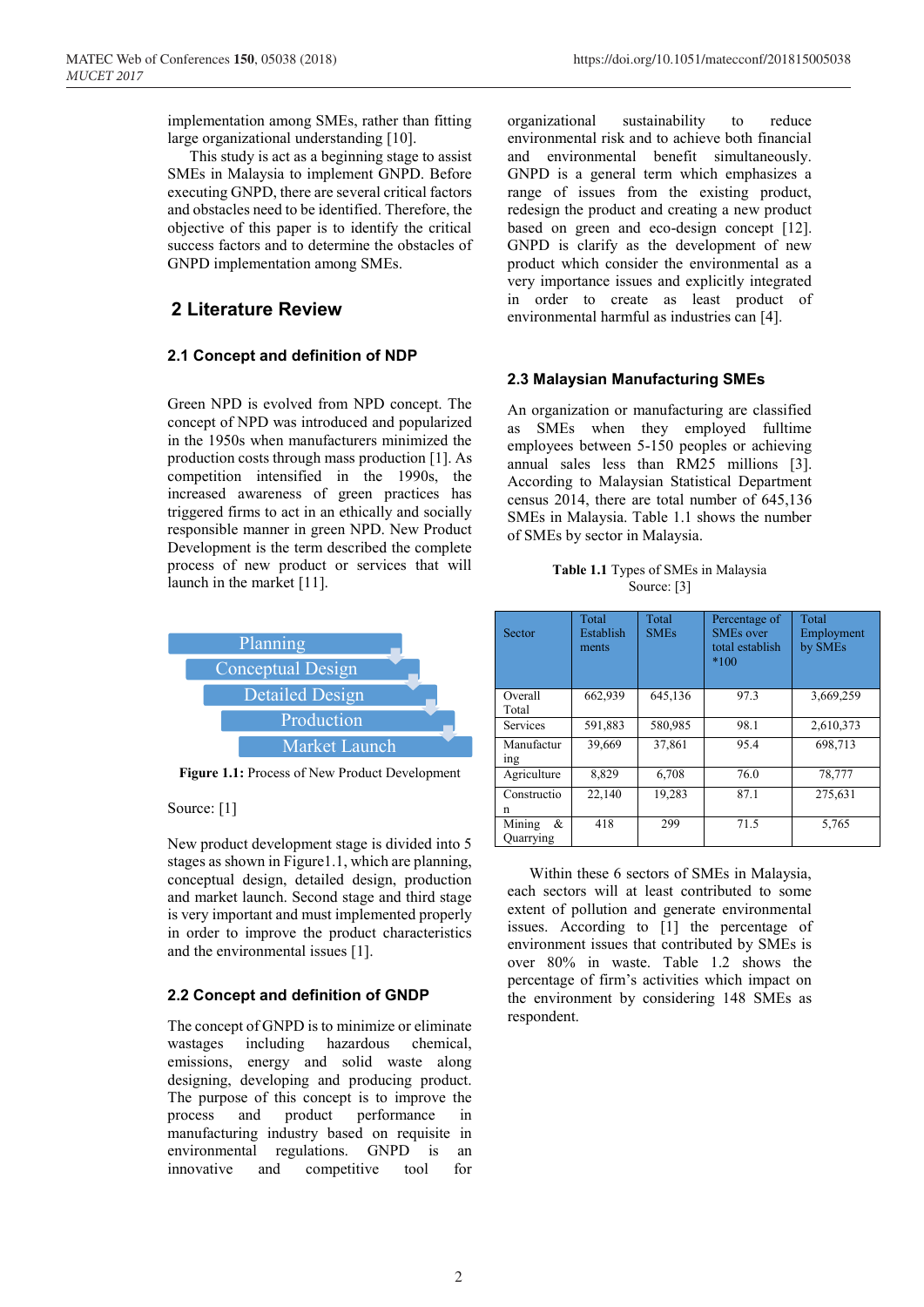| ппраст он иге енуноппент |        |               |  |  |
|--------------------------|--------|---------------|--|--|
| Firm's activities        | No. of | Percentage of |  |  |
|                          | Firm   | Firm $(\%)$   |  |  |
| Processes                | 51     | 34.5          |  |  |
| Waste                    | 127    | 85.8          |  |  |
| Emissions                | 40     | 27.0          |  |  |
| Purchasing               | 34     | 23.0          |  |  |
| Policies                 |        |               |  |  |
| Transport                | 74     | 50.0          |  |  |
| Visual/Noise             | 20     | 13.5          |  |  |
| disturbance              |        |               |  |  |
| Others                   | 8      | 5.4           |  |  |
| None of the above        | q      | 6.1           |  |  |

#### **Table 1.2** percentage of SME's activities which impact on the environment

# **3 Research Methodology**

The research method used is conceptual based. Secondary sources were identified from literatures obtained from research journals, reports, articles, books, newspapers as well as empirical analysis on SMEs manufacturing. Most data is from journal or article written and published between years 2005 until 2016. Those article are searched and collected by using the search strings "Green Management", "Green Innovation", "Green Supply Chain Management", "Eco-Design Products", "Sustainable Practises", "Green New Product Development", "SMEs Practises in Green Management" and "Environment issues by SMEs". This paper will collecting, summarizing and analysing data collected from article resources. These analysed factors from most importance to least importance can provide SMEs a guideline to evaluate their performance when implementing GNPD.

# **4 Finding of paper**

The finding have shown that there are nine Critical Success Factors (CSFs) that able to support effective implementation GNPD in SMEs. The CSFs are: commitment of leader, efficiency in energy and resources consumption, effective in product innovation, good relationship with supplier, strategic location, effective communication, established an environmental risk management system, skills & experience manpower, and sufficient manpower. The nine CSFs can be grouped into 7 core values categories, which shown in table 1.3

| Implementation                          |                                                                 |                                                                                               |  |  |
|-----------------------------------------|-----------------------------------------------------------------|-----------------------------------------------------------------------------------------------|--|--|
|                                         | <b>Critical Success</b>                                         | Relevant                                                                                      |  |  |
|                                         | Factors                                                         | Literature                                                                                    |  |  |
| Organization<br>Resources<br>Management | Efficiency in<br>Energy and<br>Resources<br>Consumption         | [13] Tochukwu et<br>al (2016),<br>$[14]$ Lee, $(2009)$ ,<br>[15] Papadopoulos<br>et al (2014) |  |  |
| Innovation<br>initiative                | Good in Product<br>Innovation                                   | [16] Stanley<br>(2012),<br>[17] Yi-Chun et<br>al (2010),<br>$[18]$ Allen $(2010)$             |  |  |
| Mentoring<br>Management                 | Commitment of<br>leader                                         | [19] Sang et al.,<br>(2012),<br>[13] Tochukwu et<br>al., (2016)                               |  |  |
| Supplier<br>Management                  | Good<br>Relationship with<br>Supplier                           | $[19]$ Sang M. et al<br>(2012),<br>[18] Allen et al<br>(2010),<br>$[20]$ Lee, $(2008)$        |  |  |
|                                         | Strategic<br>Location                                           | [13] Tochukwu et<br>al (2016)                                                                 |  |  |
| Risk<br>Management                      | Established an<br>Environmental<br>Risk<br>Management<br>System | [15] Papadopoulos<br>et al (2014),<br>[18] Allen et al<br>(2010)                              |  |  |
| Labour<br>management                    | Sufficiency of<br>manpower                                      | [14] Lee, (2009),<br>[18] Allen et al<br>(2010)                                               |  |  |
|                                         | Require Skills<br>and Work<br>Experience                        | $[14]$ Lee, $(2009)$ ,<br>[15] Papadopoulos<br>et al (2014),<br>[13] Tochukwu et<br>al (2016) |  |  |
|                                         | Effective<br>Communication                                      | [15] Papadopoulos<br>et al (2014),<br>[13] Tochukwu et<br>al (2016)                           |  |  |

**Table 1.3** Critical Success Factors for GNPD

From the literature, there are at list twelve obstacles that have been identified for GNPD implementation in SMEs. The barriers are: cost implication, financial constraint, negative perspective on sustainability, culture diversity, constraint of resources, resistance to adopt new technology, lack of technical expertise, lack of manpower, market competition and uncertainty, fear of failure, lack of top management commitment, and lack of customer awareness toward GNPD. Same as CSFs, these factors will be grouped into seven core values categories. Table 1.4 shows the obstacles of GNPD implementation.

3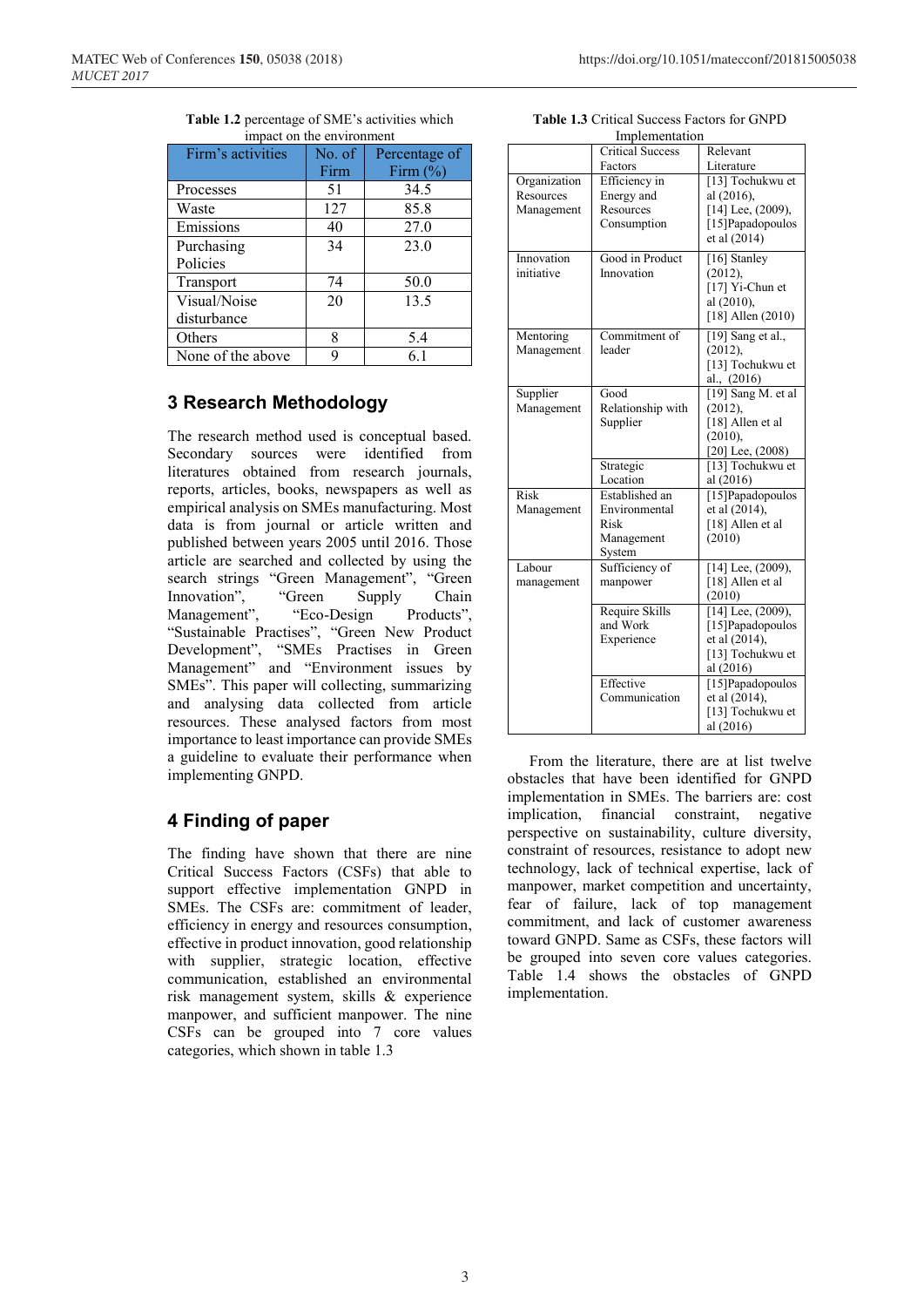| Table 1.4 Obstacles of GNPD implementation |  |
|--------------------------------------------|--|
|--------------------------------------------|--|

|                                           | Obstacles                                                                          | Relevant                                                                                                |
|-------------------------------------------|------------------------------------------------------------------------------------|---------------------------------------------------------------------------------------------------------|
| Financial<br>problem                      | Cost implications                                                                  | Literature<br>$[21]$ Sreejith<br>(2012),<br>Hosseini<br>$\lceil 22 \rceil$<br>(2007),<br>Stanley (2012) |
|                                           | Financial<br>constraint                                                            | [15] Ioannis et<br>al., (2014)                                                                          |
| Organization<br>culture                   | Negative<br>perspective<br>on<br>sustainability                                    | [23]Setthasakk<br>o, (2009)                                                                             |
|                                           | <b>Culture Diversity</b>                                                           | [23]Setthasakk<br>o, (2009)                                                                             |
|                                           | Resistance to adopt<br>new technology                                              | and<br>$[24]$ Wu<br>Hang (2009),                                                                        |
|                                           | Fear of Failure                                                                    | [25] Rao and<br>Holt (2005),                                                                            |
| Resources<br>Problem                      | of<br>Constraints<br>resources                                                     | [16] Stanley<br>(2012),<br>[26] Jiju et al<br>$(2005)$ ,                                                |
| Lack of expert<br>skills<br>and<br>worker | Lack of technical<br>expertise<br>to<br>implement GNPD                             | [27] Sharma et<br>al. (2012),<br>Lee<br>$[14]$<br>(2009),                                               |
|                                           | Lack of Manpower                                                                   | Lee,<br>$[14]$<br>(2009)                                                                                |
| Competition                               | Market<br>competition<br>and<br>uncertainty                                        | [28] Mudgal et<br>al. (2010),<br>[22] Hosseini<br>(2007)                                                |
| Mentoring<br>Problem                      | Lack of<br>Top<br>Management<br>Commitment                                         | [23]Setthasakk<br>o (2009),<br>[27] Singh et<br>al. (2012),                                             |
| Support from<br>external<br>organization  | Lack<br>$\overline{\text{of}}$<br>government<br>support to<br>adopt<br><b>GNPD</b> | [29] Daine et<br>al., (2009)                                                                            |
|                                           | Lack of customer<br>awareness<br>toward<br><b>GNPD</b>                             | $\overline{[21]}$ Sreejith<br>(2012),<br>[28] Mudgal et<br>al. (2009),                                  |

#### **5 Conclusion and Discussion**

From the critical review of previous literature, it can be conclude that there are nine Critical Success Factors under seven core values of GNPD implementation had been identified. In addition twelve obstacles had been identified from rigorous review of some article in GNPD. The finding could be a source and fundamental guideline for future research to develop GNPD implementation framework for manufacturing SMEs as illustrate in the figure 1.3 below:



**Figure 1.3**: Proposal of GNPD implementation framework for manufacturing SMEs

For the future phase, the factors that has been identified in this study such as CSFs, obstacles and successful GNPD implementation will be validate via questionnaire. A set of questionnaire will construct and developed based from the finding. The questionnaire will be distribute among manufacturing SMEs in Malaysia. All Malaysian manufacturing SMEs that are certified in MS ISO 14001 will choose and involve in future study. Based on Standards and Industrial Research Institute of Malaysia (SIRIM) and Federation of Malaysian Manufacturers (FMM) directory in August 2014, there were 722 ISO 14001 certified manufacturing companies in Malaysia.

Environmental issues is critical nowadays and everyone have responsibilities to protect it especially SME industry. The purpose of this paper was to review current CSF and obstacle for GNPD implementation. The finding can be guideline for SMEs in their initiative on GNPD implementation activities. SMEs play a major role in the economic growth and provide most of new job for Malaysian. However at the same time SMEs pose serious environmental problems due to their high number and cumulative effect. It is important for SME to implement GNPD in order to protect the environment. Although Implementation of GNPD is importance for SMEs, SMEs cannot afford to make sure GNPD can be successful because there are several limitation of SME that prevent GNPD from Successful such as lack of knowledge, expertise, skills, finance and human resources. The finding of this paper have shown several critical success factors and obstacles for GNPD implementation. This finding can provide SMEs Malaysia a guideline to evaluate the performance of GNPD implementation.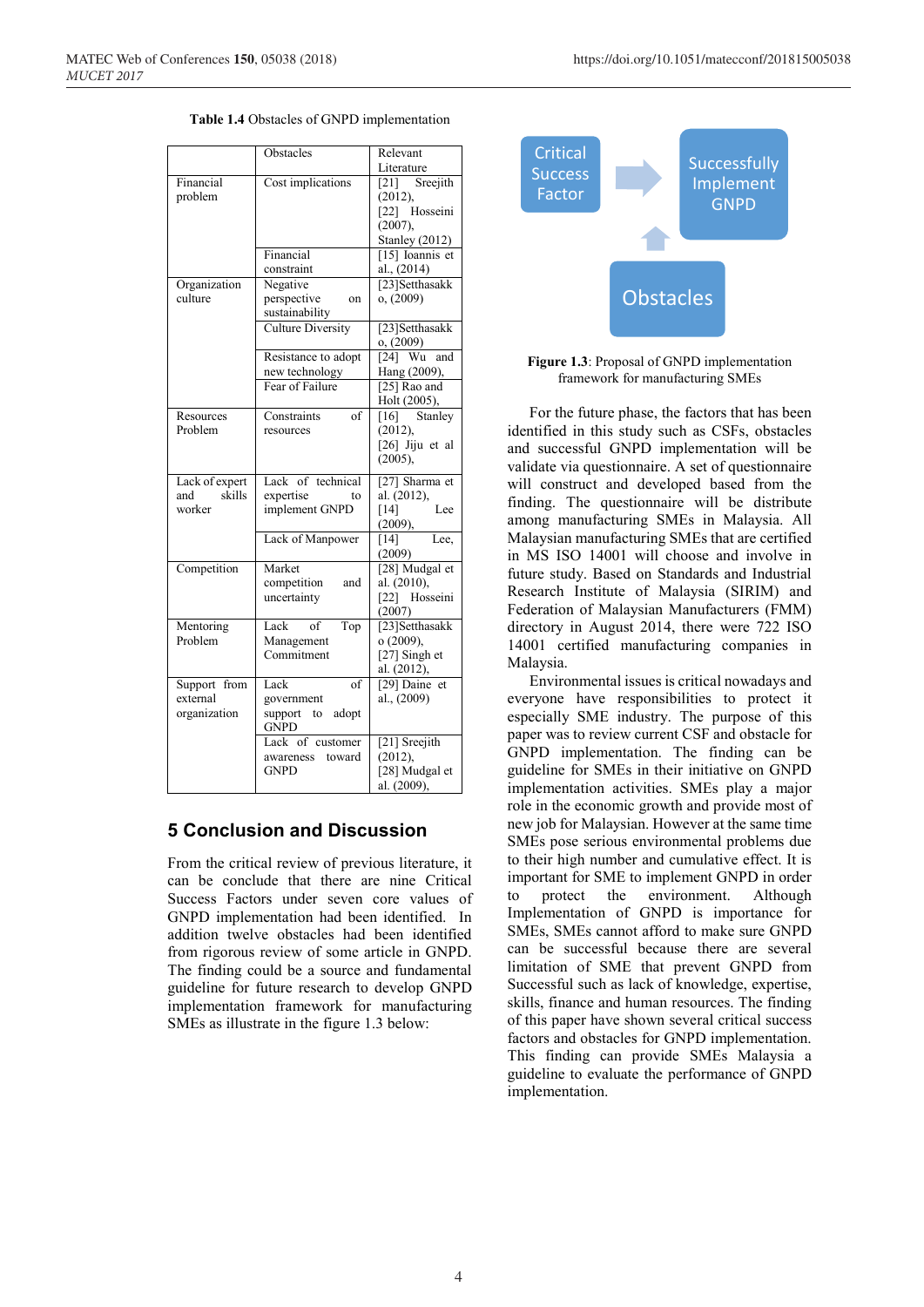# **Reference**

- 1. Pochat S. L., Gwenola Bertoluci, Daniel Froelich - Integrating ecodesign by conducting changes in SMEs - Journal of Cleaner Production - Vol. 15,  $p.671-680-2006$
- 2. Paul Knight/James O. Jenkins (2006). Adopting and Applying Eco-Design Techniques: A Practitioners erspective. Research and Development Department.
- 3. SME Corporation Malaysia (2016) Online:smecorp.gov.my
- 4. Dangelico R. M., Devashish Pujari (2010). Mainstreaming Green Product Innovation: Why and How Companies Integrate Environmental Sustainability. Journal of Business Ethics, 471–486.
- 5. Hart, S. (2007), "Beyond greening: strategies for a sustainable world", in Harvard Business Review on Green Business Strategy, Harvard Business School Publishing Corporation, Boston, MA.
- 6. Keith Goffin Colin New, (2001),"Customer support and new product development - An exploratory study", International Journal of Operations & Production Management, Vol. 21 Iss 3 pp. 275 – 301
- 7. Woodcock D.J. Mosey S.P. Wood,T.B.W. (2000),"New product development in British SMEs", European Journal of Innovation Management, Vol. 3 Iss 4 pp. 212 – 222
- 8. Bjarne JensenHanne Harmsen, (2001),"Implementation of success factors in new product development ?", European Journal of Innovation Management, Vol. 4 Iss 1 pp. 37 – 52
- 9. Naga Vamsi Krishna Jasti Aditya Sharma Shashikantha Karinka , (2015),"Development of a framework for green product development", Benchmarking: An International Journal, Vol. 22 Iss 3 pp. 426 – 445
- 10. Rodney McAdam, Frances Fulton, (2002) "The impact of the ISO 9000:2000 quality standards in small software firms", Managing Service Quality: An International Journal, Vol. 12 Iss: 5, pp.336 - 345.
- 11. Trevor Cadden Stephen John Downes, (2013),"Developing a business process for product development", Business Process Management Journal, Vol. 19 Iss 4 pp. 715 – 736
- 12. Berchicci, L. and Bodewes, W. (2005), "Bridging environmental issues with new product development", Business Strategy and the Environment, Vol. 14 No. 5, pp. 272-285.
- 14. Ki-Hoon Lee, (2009),"Why and how to adopt green management into business organizations?" Management Decision, Vol. 47 Iss 7 pp. 1101 – 1121
- 15. Ioannis Papadopoulos , Glykeria Karagouni , Marios Trigkas , Zoi Beltsiou , (2014) "Mainstreaming green product strategies: Why and how furniture companies integrate environmental sustainability?", EuroMed Journal of Business, Vol. 9 Iss: 3, pp.293 – 317
- 16. Stanley Kam-Sing Wong, (2012),"The influence of green product competitiveness on the success of green product innovation", European Journal of Innovation Management, Vol. 15 Iss 4 pp. 468  $-490$
- 18. Allen H. Hu Chia-Wei Hsu, (2010),"Critical factors for implementing green supply chain management practice", Management Research Review, Vol. 33 Iss 6 pp. 586 – 608
- 19. Sang M. Lee Sung Tae Kim Donghyun Choi, (2012),"Green supply chain managementand organizational performance", Industrial Management & Data Systems, Vol. 112 Iss 8 pp. 1148 – 1180
- 20. Su-Yol Lee, (2008),"Drivers for the participation of small and medium-sized suppliers in green supply chain initiatives", Supply Chain Management: An International Journal, Vol. 13 Iss 3 pp. 185 – 198
- 21. Sreejith, B. (2012), "A hierarchical framework of barriers to green supply chain management in the construction sector", Journal of Sustainable Development, Vol. 10, pp. 15-27.
- 22. Hosseini, A. (2007), "Identification of green management of system's factors – a conceptualized model", International Journal of Management Science and Engineering Management, Vol. 2 No. 3, pp. 221-228.
- 23. Watchaneeporn Setthasakko, (2009),"Barriers to implementing corporate environmental responsibility in Thailand", International
- 25. Rao, P. and Holt, D. (2005), "Do green supply chains lead to competitiveness and economic performance", International Journal of Operations & Production Management, Vol. 5 No. 25, pp. 898-916.
- 26. Jiju Antony, Maneesh Kumar, Christian N. Madu, (2005) "Six sigma in small- and mediumsized UK manufacturing enterprises: Some empirical observations", International Journal of Quality & Reliability Management, Vol. 22 Iss: 8, pp.860 - 874
- 27. Sharma, B.P., Singh, M.D. and Neha (2012), "Modeling the knowledge sharing barriers using an ISM approach", International Conference on Information and Knowledge Management, Vol. 45, pp. 233-238.
- 28. Daine, H. (2009), "An analysis of the drivers affecting the implementation of green supply chain management", Journal of Resources, Conservation and Recycling, Vol. 55 No. 6, pp. 659-667.